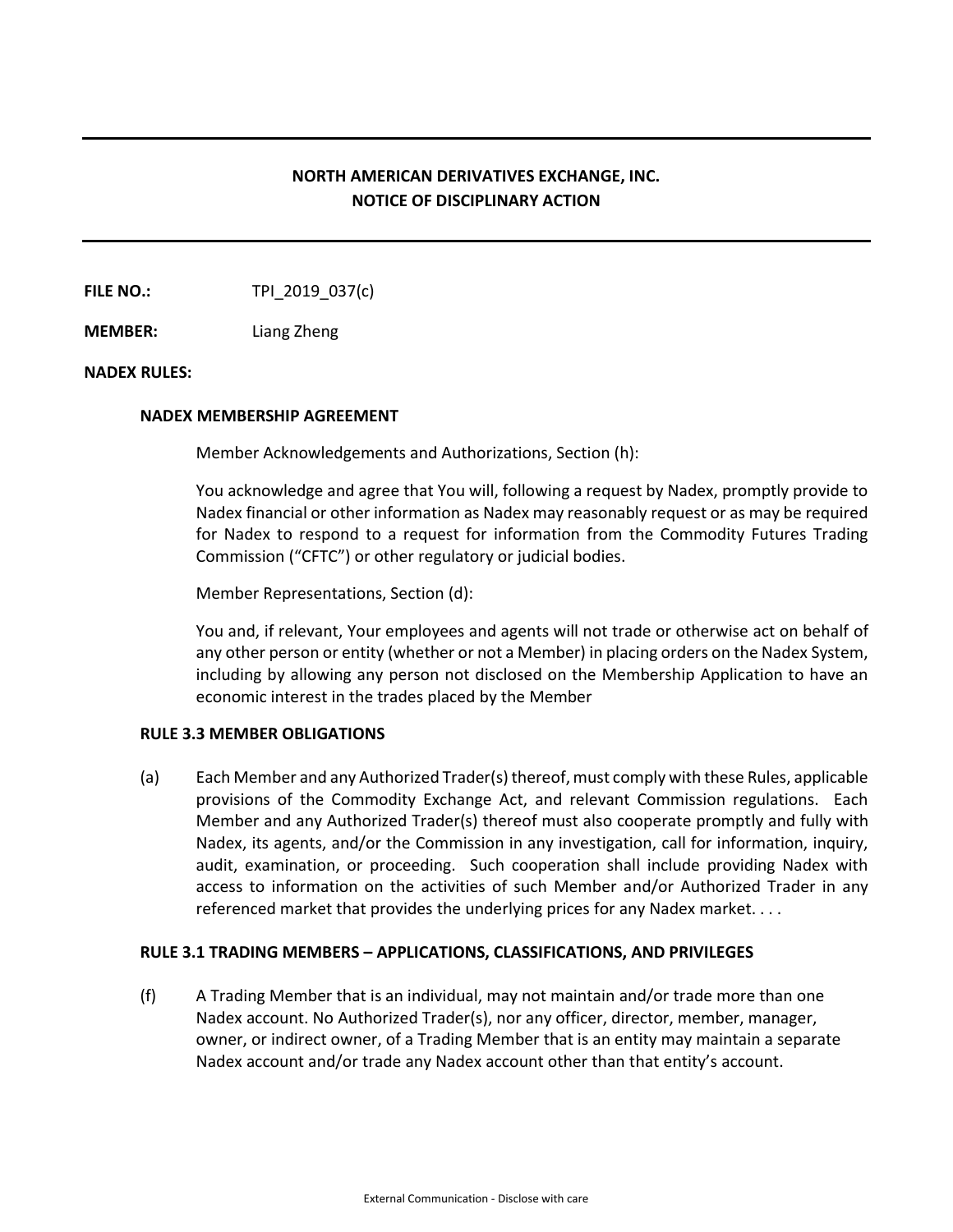## **RULE 5.19 PROHIBITED TRANSACTIONS AND ACTIVITIES**

- (h) No Person shall engage in any activity that presents a risk of harm to Nadex, its Members, or the public.
- (i) No Person shall engage in any activity that adversely affects the integrity of the Market or its underlying systems.
- (k) No Person shall intentionally provide misleading, erroneous, or fraudulent information to Nadex on a membership application or otherwise.
- (n) No Person shall engage in any activity that is intended to, or has the effect of, manipulating the market in violation of Sections 6(c) and 9(a)(2) of the CEA and no Person shall engage in any other activity that would violate the CEA or the Commission's Regulations.
- (t) No Member shall engage in conduct or practices inconsistent with just and equitable principles of trade or conduct or practices detrimental to the best interests of the Exchange, its Members and/or FCM Customers.
- **FINDINGS:** On August 7, 2019, the Compliance Department sent Liang Zheng ("Zheng") an Account Inquiry Letter requesting, among other things, general background information, source of funds information and details regarding her order and trading activity. The Compliance Department acknowledges that Zheng responded to certain inquiries and requests for information. However, after several follow up inquiries Zheng did not adequately respond to requests for her banking and trading activity, among other things. The Compliance Department also found that Zheng allowed another Nadex Member to fund her Nadex account by transferring funds into her bank account which were subsequently transferred to Nadex, thus providing the other Member with a direct economic interest in the activity and trading in her Nadex account. Additionally, during the course of this investigation it became evident that Zheng funded another Nadex Member's trading account via bank transfers, thus resulting in her having a direct economic interest in the activity and trading in the other Member's account. Further, Zheng provided misleading information to the Compliance Department relative to her connections with other Nadex Members and source of funding.

During the course of its investigation, the Compliance Department analyzed the order and trading activity throughout the life of Zheng's Nadex account. Through this review, the Compliance Department discovered that Zheng engaged in or attempted to engage in a manipulative scheme to defraud Nadex markets in at least 12 binary option contracts between August 5, 2019 and August 21, 2019.

Accordingly, the Compliance Department concluded that Zheng violated Exchange Rule 5.19(k) when she provided false and/or incomplete information related to her connections with other Nadex Members and source of funding. Additionally, the Compliance Department has concluded that Zheng violated Member Acknowledgements and Authorizations, Section (h) of the Nadex Membership Agreement and Exchange Rule 3.3(a) by failing to fully cooperate with this investigation. Additionally, Zheng violated the Nadex Membership Agreement, Member Representations Section (d), when she allowed another Nadex Member